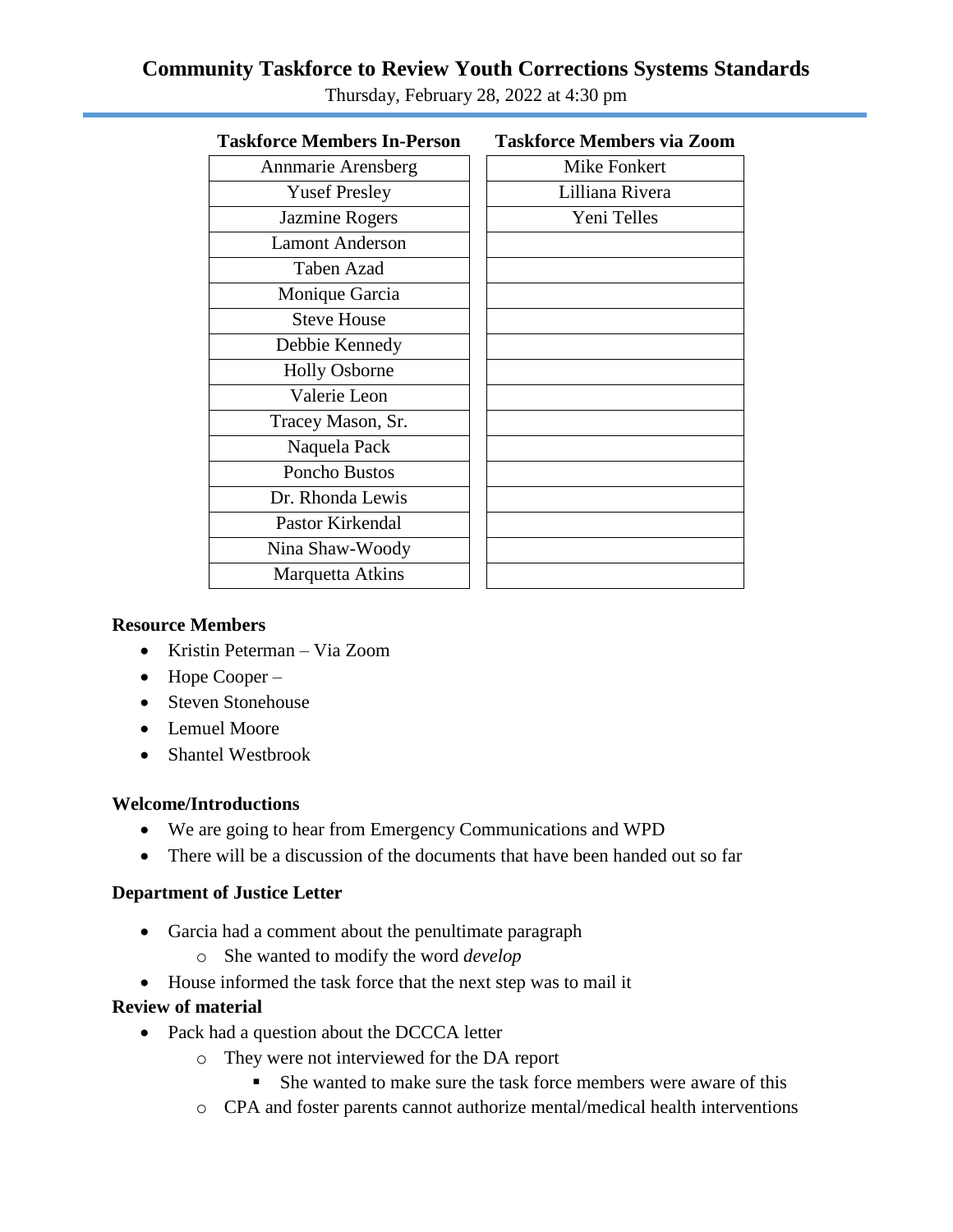She wanted to discuss this further and Peterman provided additional clarification

## **Presentations:**

**Lem Moore, Interim Chief of Police, Interim Deputy Chief Paul Duff, Lieutenant Bob Reichenberger, Lieutenant Tom Fatkin, Sergeant James Hook, Officer Rebecca Jabara, Officer Manny Thompson** 

- Wanted to contribute to the task force
- Are open to change/improvement
- We should never lose sight of why we are here
- Officers must respond

## **Elora Forshee, Director of Emergency Communications**

- 911 is the number people go to do when all else fails
- Three options for 911 to send fire, EMS, police
- There is a movement to have embedded mental health professionals in 911

## **Questions from Taskforce Members**

- How many calls does 911 receive related to mental health crisis?
	- Typically between 4,000 and 4,500 annually
- Pack wanted to know about total calls
	- 550,000 calls a year total
- **Lewis wanted to know more about best practices in other cities** 
	- Colorado Springs is a good counterpart to Wichita
- Osborne asked if the desire to place social workers at 911 was a short-term goal
	- Forshee felt it was a short-term goal
	- Discussed need for workforce solutions given high need and turnover
- Rogers asked about co-responder models—is there any interest in the Austin model that did not have a police response
	- Deputy Chief Duff answered that there was no desire to do that because of potential threats of violence
- Shaw-Woody wanted to make a recommendation that the social workers be trained to be cultural responsive to the cultures found in Sedgwick County
- **Mason wanted to address cultural competence and use of grassroots** groups being part of solution. There is a gap between officers/social workers and the community.
	- Lem Moore agreed that this was a start. However, when grass roots groups are granted access to people's lives there are ordinances that need to be in place.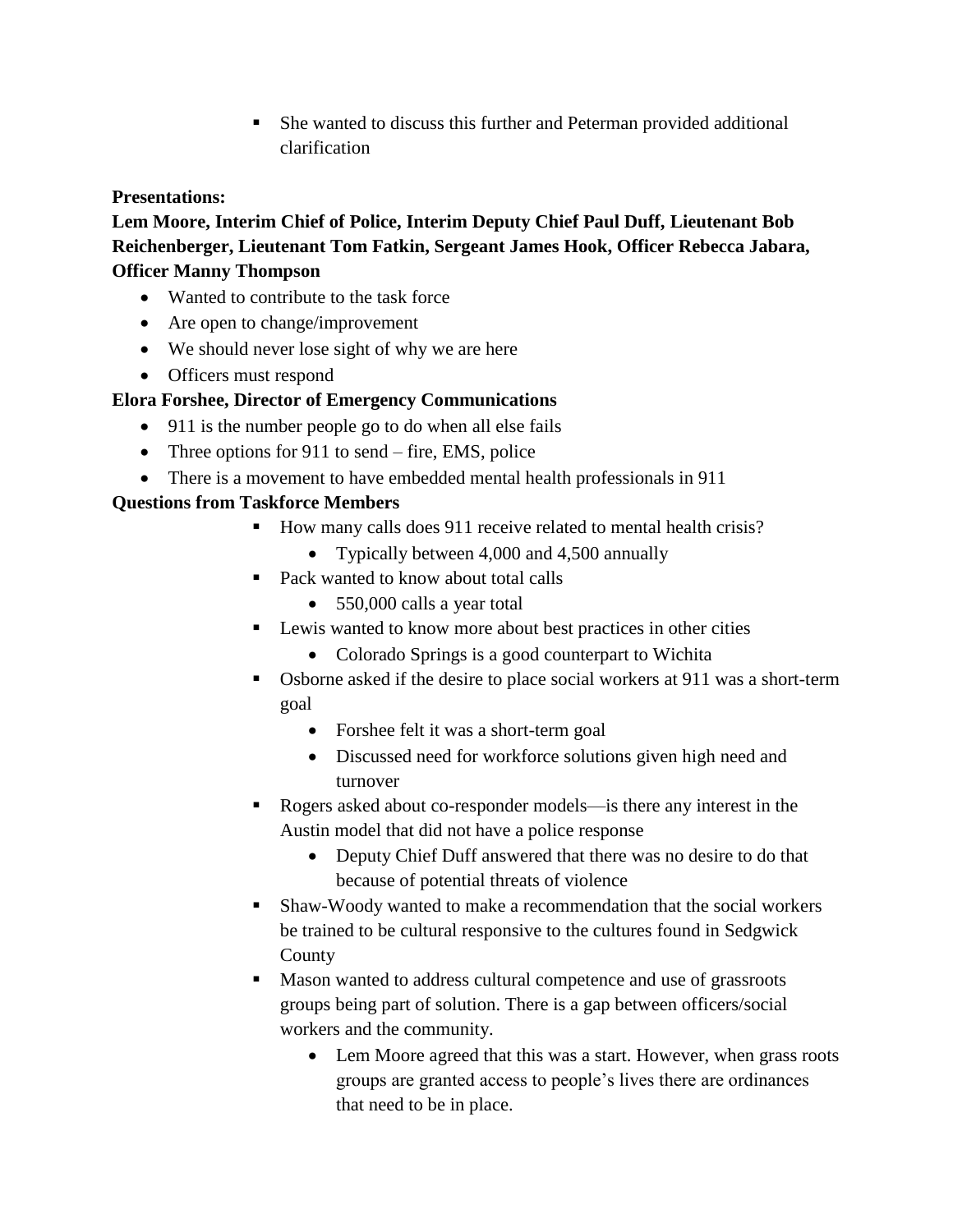- Atkins asked about ICT-1 and the need for police officer responses with ICT-1. Are there records of how often police are needed in these calls.
	- Deputy Chief Duff said that data is collected
- Fonkert wanted to know if WPD was willing to work with a response force that did not include PD
	- Deputy Chief answered absolutely
- Telles wanted to know is there anything else that can be done to ensure that it is not only LEO who respond to mental health calls
	- Community Support Specialists have been hired
- Pack asked if there is there an option for WPD to reach out to COMCARE on their own to address this issue and about de-escalation training.
	- Thompson stated that officers in academy now all receive deescalation training and shared information about ongoing CIT training options.
	- Interim Chief said that officers can directly reach out to COMCARE.
- Azad noted that ICT-1 was not a deployable force. Would Forshee like to see that policy changed? Does 911 or ICT-1 need more funding? How much does WPD contribute to ICT-1 funding?
	- Forshee answered that they would like to ICT-1 become a deployable force
	- Forshee answered that they will need funding to address these issues
	- Interim Chief answered that the officer's salary that is paid yearly to go to the position.
- Anderson wanted to know about WPD policy changes regarding mental health crises since the death of Icarus Randolph in 2015?
	- Deputy Chief gave descriptions of some policy changes related to de-escalation policies, training, teams implemented since 2016.
	- Deputy Chief Duff noted that specifically there is a focus to slow these calls down.
	- Lieutenant Reichenberger noted that there are efforts to change how suicidal calls are handled. If there are no hostages we try to reduce risk by using CIT negotiators. If this doesn't work we will leave the scene if they are not a harm to society. We try not to escalate these calls.
- Rogers wanted to know about screening calls.
	- There are criterion and experience is used to classify calls. Some are clear (self-harm, etc.)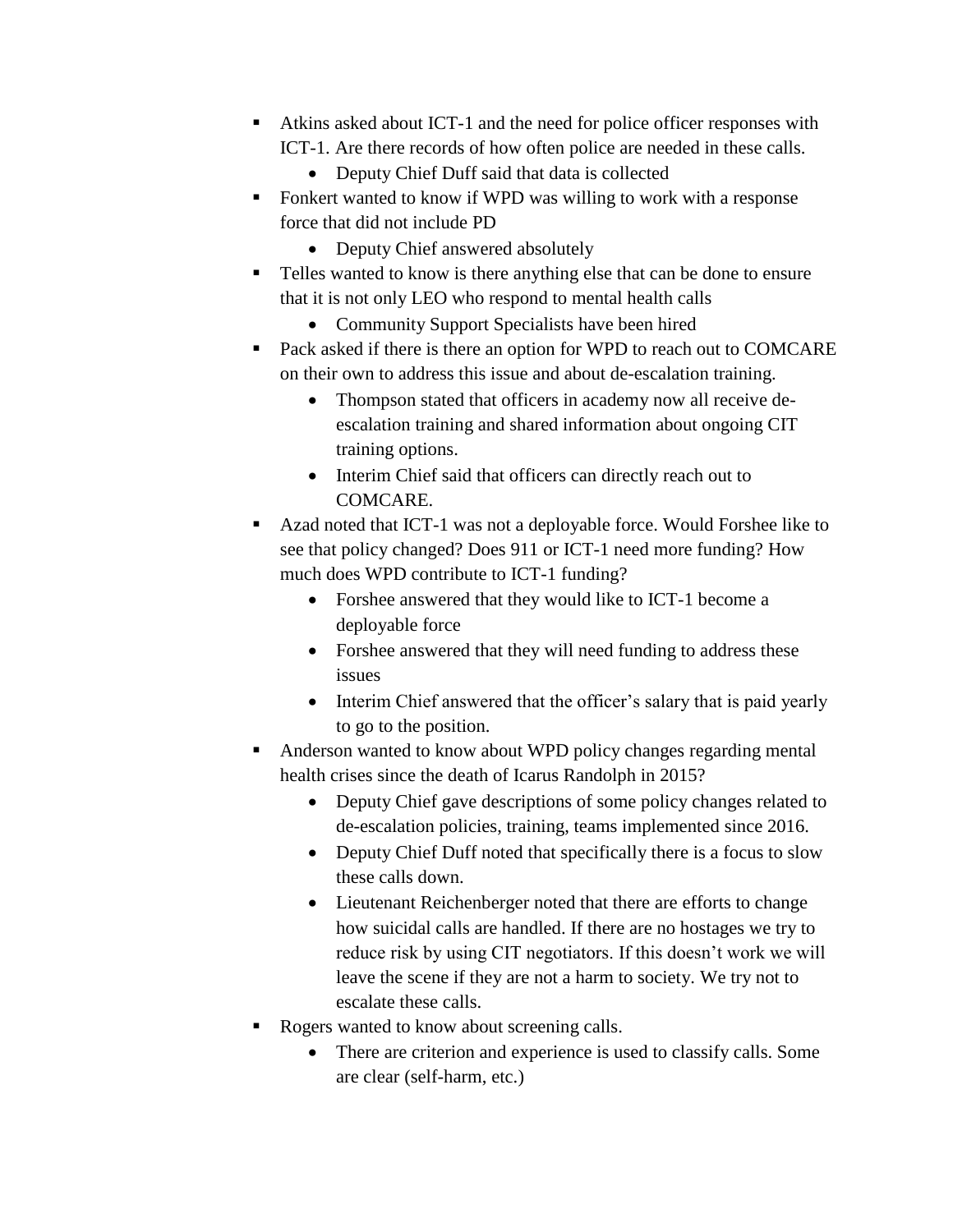- Rogers wanted to know if WPD is on scene and they identify behaviors that are clearly mental health in nature—why do they not just call for EMS?
	- We have to be able to articulate a reasonable belief that they are a danger to themselves/others before EMS is called
- Atkins spoke of her personal experience. The culture of the systems matter. Black and brown kids are aged and treated differently in these systems. She wanted to give respect to the WPD. But, she has seen the training that they received. The PowerPoint had a picture of Michael Browne and the 12 year old girl that was tackled. The narrative was that not everything you see in the media is true. This impacts the culture of WPD. It implies that the stories of children of color are not believed. The presenter said that, "if Mike Brown had gotten out of the street he might not be dead." Her young-cousin has recently died by accidently shooting himself. There was one officer that was unnecessarily rude. There is a disconnect between what is supposed to happen and what does happen. She wants to get past PR and get to the real issues.
	- Interim Chief extended an invitation to sit-down with him to address these concerns
- Mason wanted to look at the elephant in the room. Disconnect is a word that has been flying around this task force. This is the core of the issue. What is being done to connect WPD with grass roots organizations?
	- There is nothing setup at the moment.
- Shaw-Woody noted that there is a culture issue. There is a lot of talk about training. What is the turnover rate?
	- Forshee noted that it was tremendously high.
- Osborne was curious about the voluntary CIT training. What percentage of supervisors have CIT training? If there is a disagreement between the officer the CIT supervisor—what happens?
	- 20-25% of officers are trained in CIT. WPD is not at that level at the moment.
	- Interim Deputy Chief Duff answered that he supervisor on the scene are the ultimate decision maker.
- Kennedy wanted to know if there are debriefings after incidents.
	- Interim Deputy Chief Duff answered that there are debriefings after major incidents.
- Pack wanted to know what would it take to require supervisors to receive CIT training?
	- Interim Chief Duff—we could look at ensuring all supervisors receive CIT training.